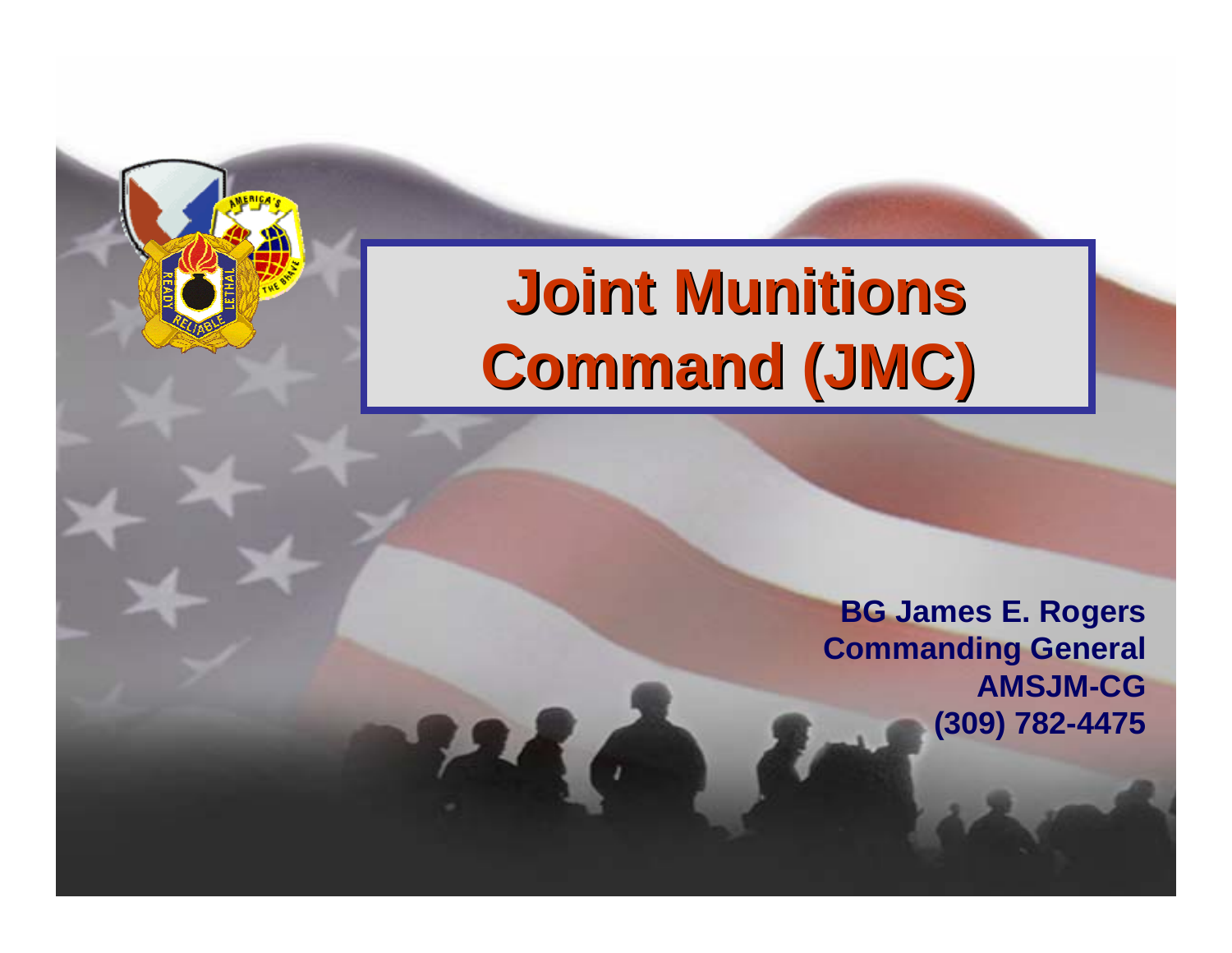## **Joint Munitions Command Joint Munitions Command**

*Mission Statement: Execute Acquisition Support, Readiness, and Logistics sustainment Mission Statement: Execute Acquisition Support, Readiness, and Logistics sustainment through a Team of dedicated Professionals who Provide Effective, Available, and Value through a Team of dedicated Professionals who Provide Effective, Available, and Value Added Munitions for the Joint Warfighter Added Munitions for the Joint Warfighter* 

*<u>Vision</u>: Battlefield Dominance for the Warfighter with Superior Munitions* 



#### *JMC Core Competencies*

- **DOD, Foreign Military Sales & Other Government Agencies Common Service Provider for Munitions**
- **Global Contingency Operations Support**
- **Joint Worldwide Asset Posture**
- **Munitions Readiness Reporting**
- **Industrial Base Management & Transformation**
- **Centralized Ammunition Management**
- **Munitions Logistics Assistance**

*Single Logistics Provider for JOINT Munitions Readiness*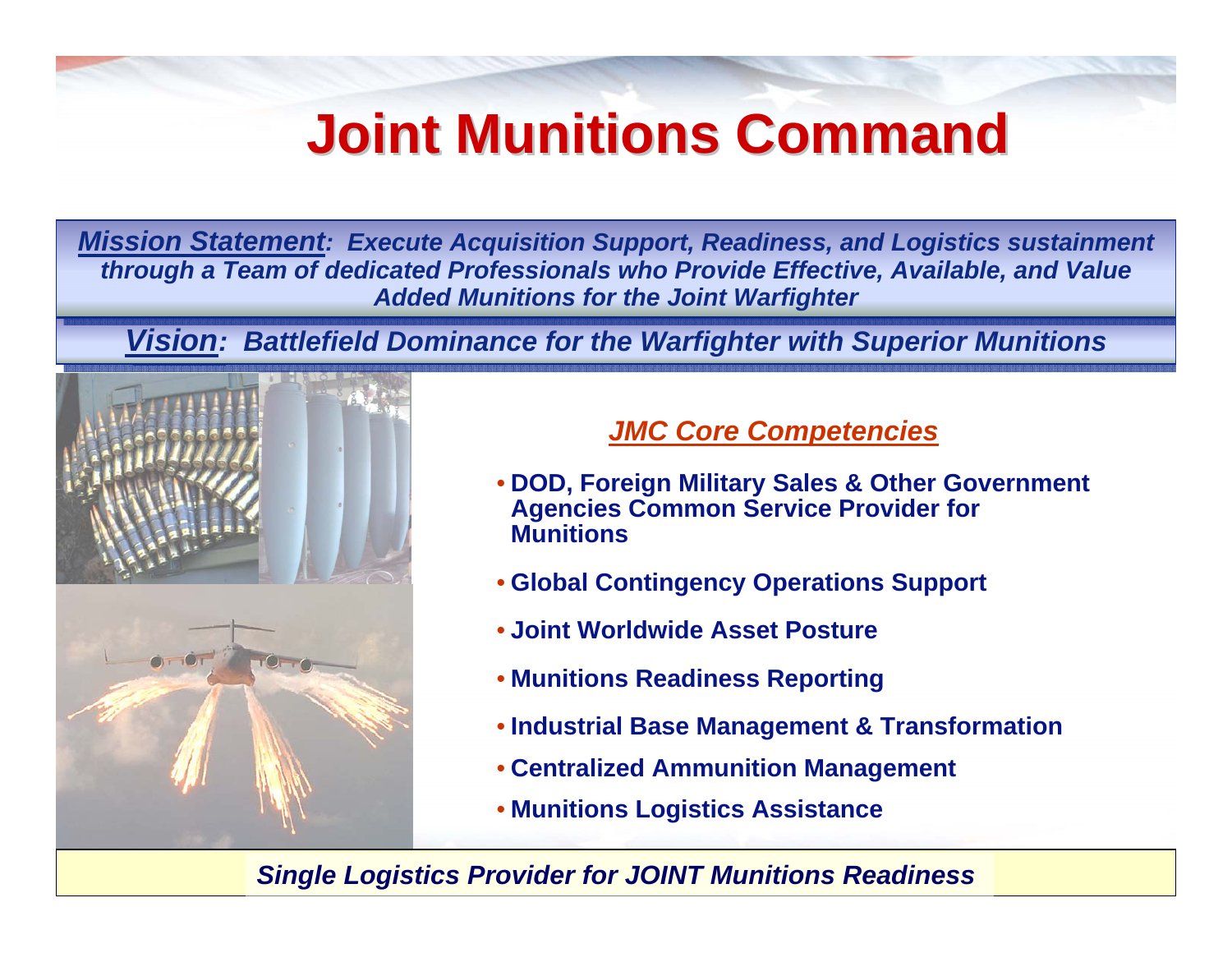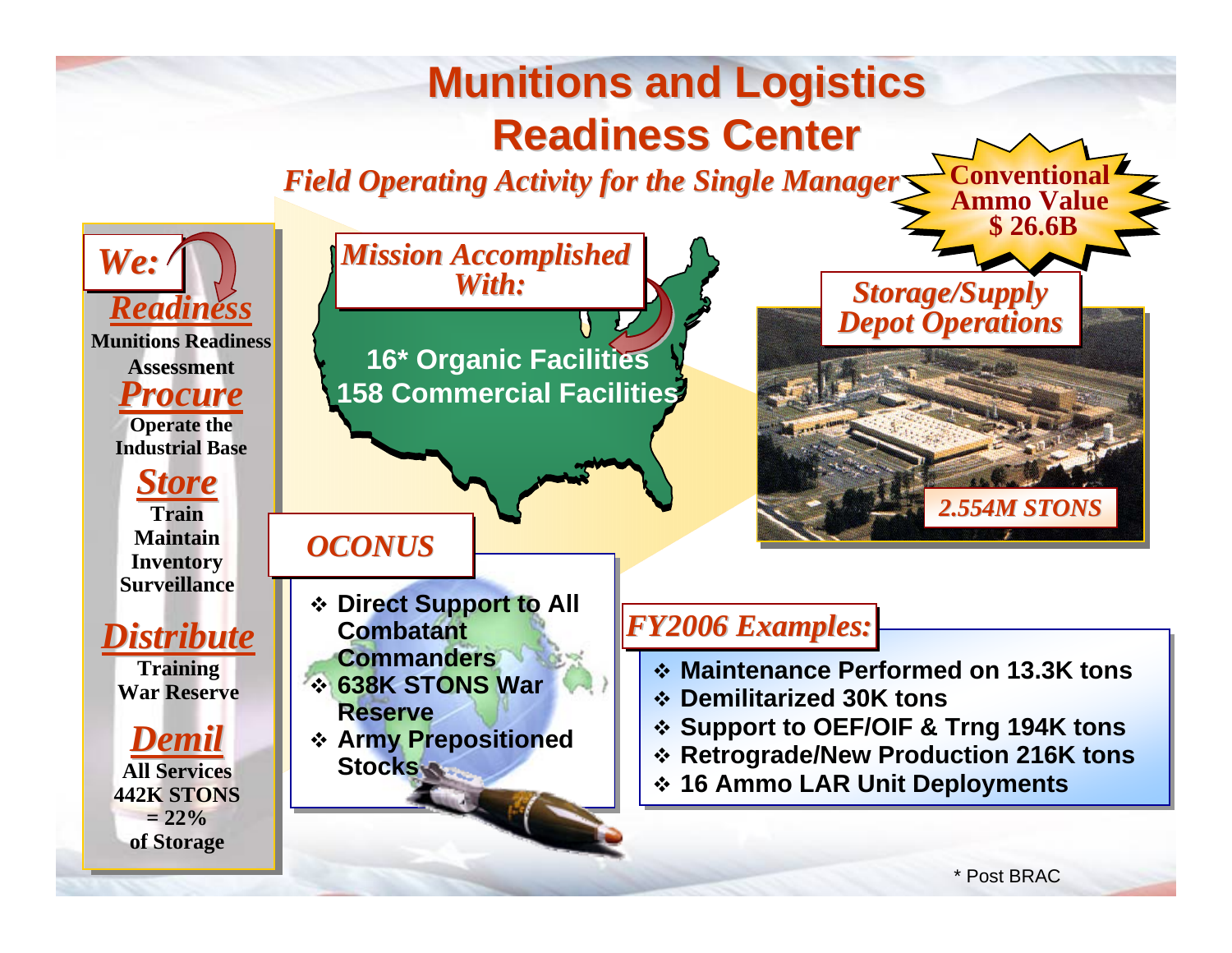### **Network, Positioning, & Transition Strategies Strategies**

The Network and Positioning Strategies define the future state; the Transitioning Strategy lays a path toward that state

Keeping the Warfighter in mind . . . .



The **Network Strategy** addresses how

to best employ the current installation base in carrying out the wholesale logistics function.

•Capable of meeting Warfighter Contingency and Training Requirements •Economically Efficient

#### **2** The **Positioning Strategy**

addresses how much of each DODIC should be stored at each depot.

•To Support Regional Training

•To Support Contingency Operations •Regional vs Centralized Storage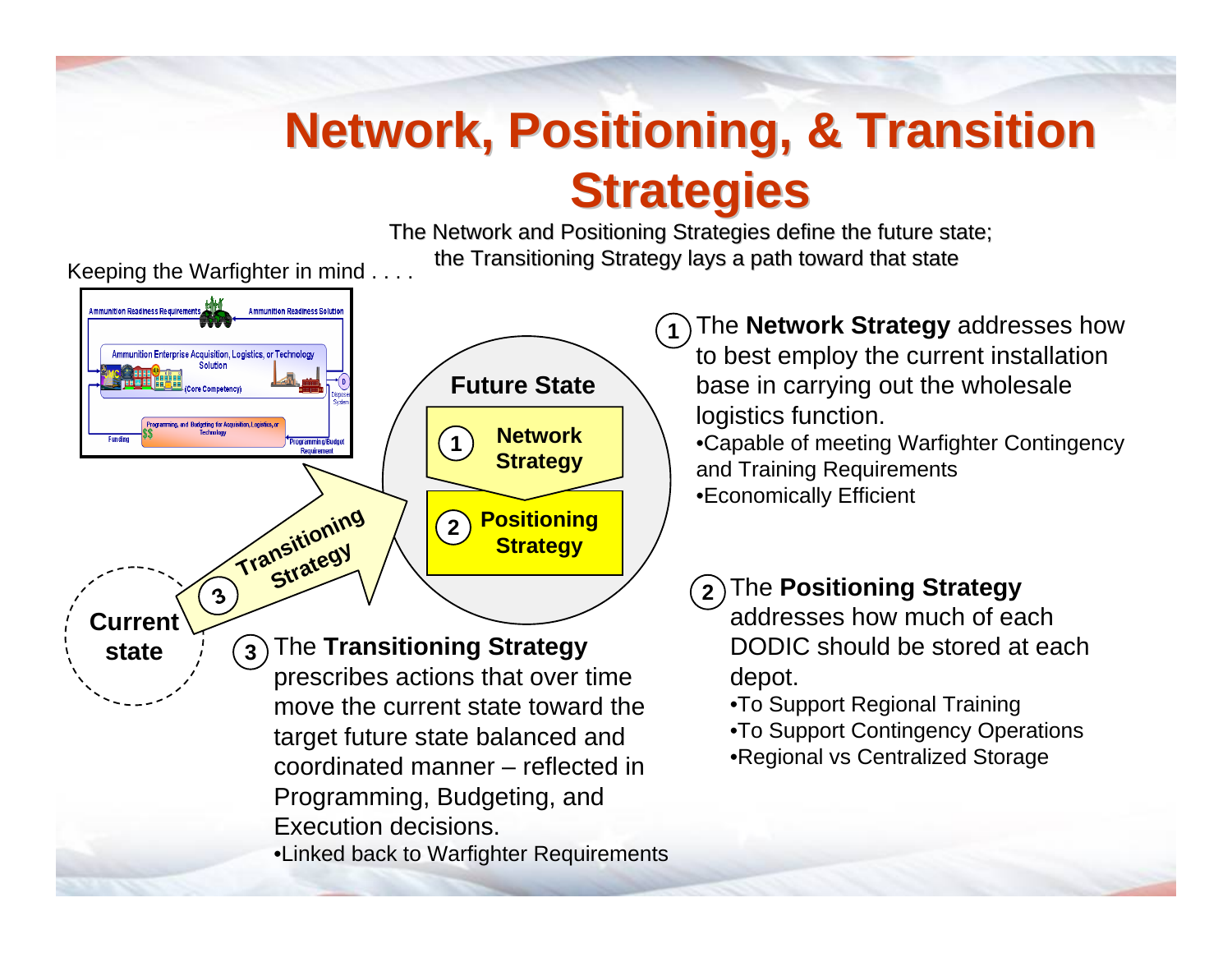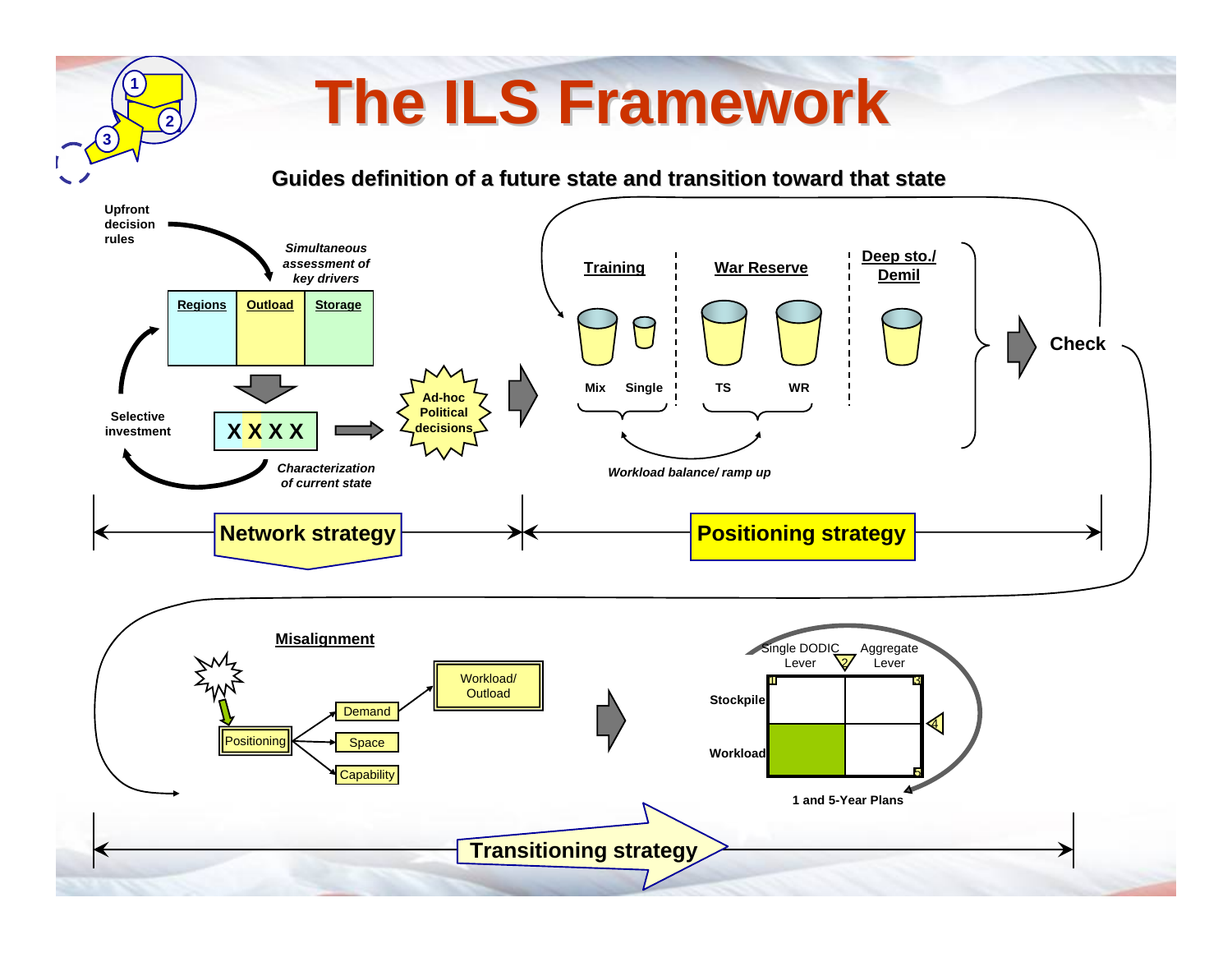**Prime value chains (PVC) are interrelated value streams that – when combined – deliver war fighter capability. They are the starting point for strategic transformation** 



#### **Joint Munitions Prime Value Chain**